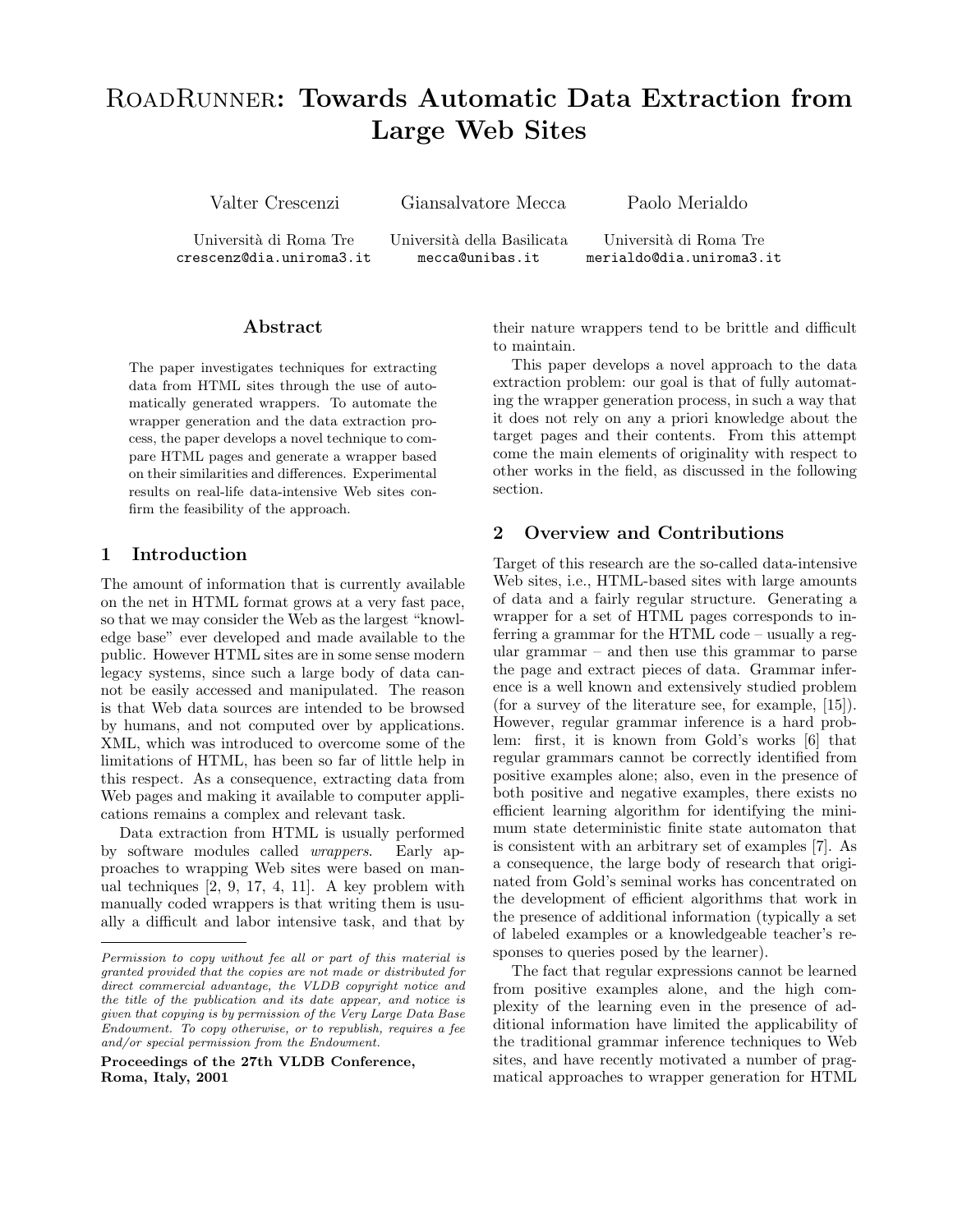pages. These works have attacked the wrapper generation problem under various perspectives, going from machine–learning  $[18, 12, 10, 14]$  to data mining  $[1, 16]$ and conceptual modeling [5]. Although these proposals differ in the formalisms used for wrapper specification, they share a number of common features:

1. First, the wrapper generator works by using additional information, typically a set of labeled samples provided by the user or by some other external tool; the wrapper is inferred by looking at these positive examples and trying to generalize them.

2. Second, it is usually assumed that the wrapper induction system has some a priori knowledge about the page organization, i.e., about the schema of data in the page; most works assume that the target pages contain a collection of flat records; in other cases [1] the system may also handle nested data, but it needs to know what are the attributes to extract and how they are nested.

3. Finally, these systems generate a wrapper by examining one HTML page at a time.

This paper investigates the wrapper generation problem under a new perspective. In particular, we aim at automating the wrapper generation process to a larger extent and our approach clearly departs from the ones in the literature in several respects:

1. Our system does not rely on user-specified examples, and does not require any interaction with the user during the wrapper generation process; this means that wrappers are generated and data are extracted in a completely automatic way;

2. The wrapper generator has no a priori knowledge about the page contents, i.e., it does not know the schema according to which data are organized in the HTML pages: this schema will be inferred along with the wrapper; moreover, our system is not restricted to flat records, but can handle arbitrarily nested structures;

3. We propose a novel approach to wrapper inference for HTML pages; in order to tell meaningful patterns from meaningless ones, our system works with two HTML pages at a time; pattern discovery is based on the study of similarities and dissimilarities between the pages; mismatches are used to identify relevant structures.

#### 2.1 Data Extraction in ROADRUNNER

Pages in data-intensive sites are usually automatically generated: data are stored in a back-end DBMS, and HTML pages are produced using scripts – i.e., programs – from the content of the database. To give a simple but fairly faithful abstraction of the semantics of such scripts, we can consider the page-generation process as the result of two separated activities:  $(i)$ first, the execution of a number of queries on the underlying database to generate a *source dataset*, i.e. a

set of tuples of a possibly nested type that will be published in the site pages;  $(ii)$  second, the serialization of the source dataset into HTML code to produce the actual pages, possibly introducing URLs links, and other material like banners or images. We call a class of pages in a site a collection of pages that are generated by the same script.

We may formulate the problem studied in this paper as follows: "given a set of sample HTML pages belonging to the same class, find the nested type of the source dataset and extract the source dataset from which the pages have been generated." These ideas are clarified in Figures 1 and 2, which refers to a fictional bookstore site. In that example, pages listing all books by one author are generated by a script; the script first queries the database to produce a nested dataset in which each tuple contains data about one author, her/his list of books, and for each book the list of editions; then, the script serializes the resulting tuples into HTML pages (Figure 1). When run on these pages, our system will compare the HTML codes of the two pages, infer a common structure and a wrapper, and use that to extract the source dataset. Figure 2 shows the actual output of the system after it is run on the two HTML pages in the example. The dataset extracted is produced in HTML format. As an alternative, it could be stored in a database.





Figure 1: Input HTML Pages

As it can be seen from the figure, the system infers a nested schema from the pages. Since the original database field names are generally not encoded in the pages and this schema is based purely on the content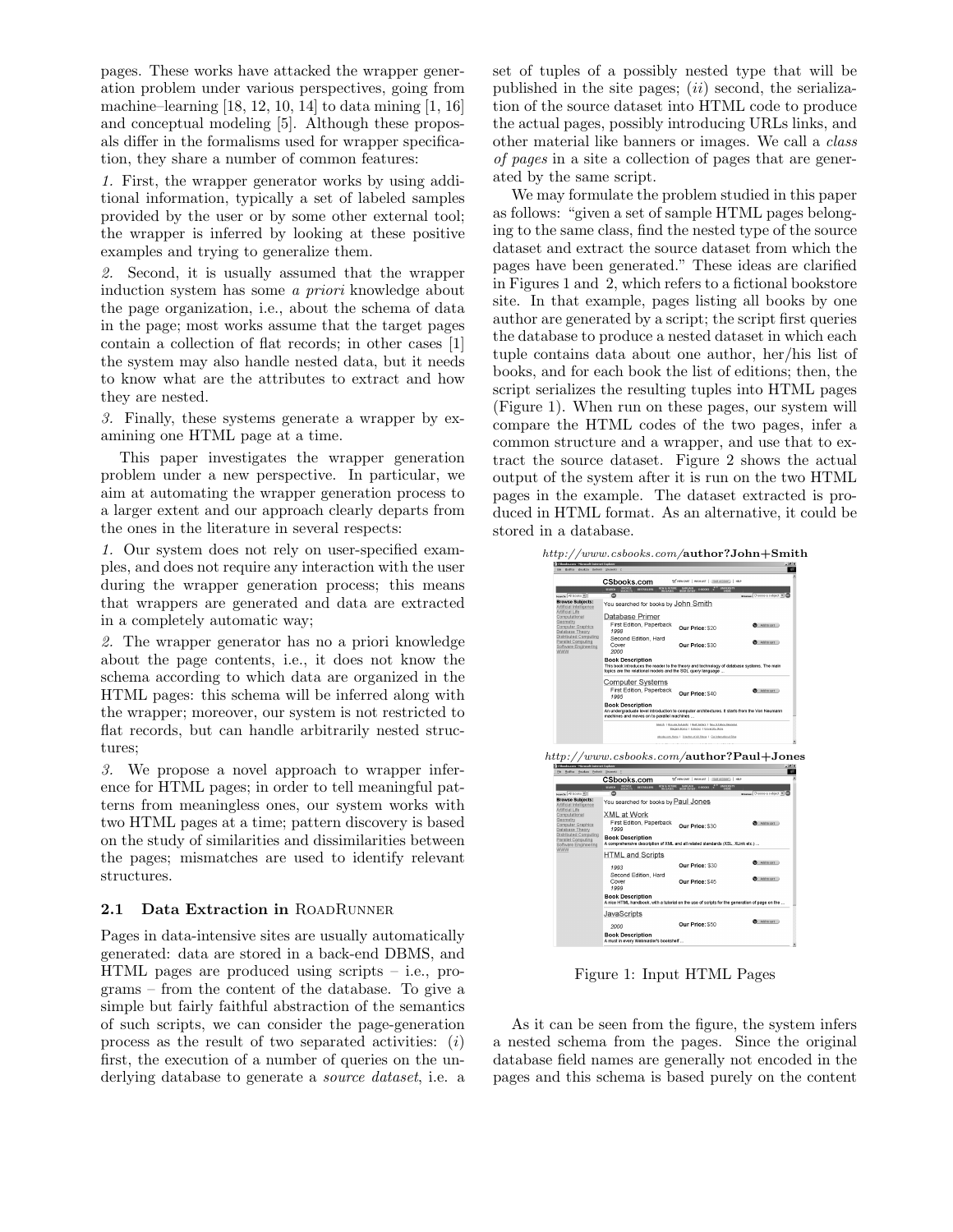|              | File Noditica Visualizza Prefecti Strumenti ? |                                  |              |      |                                                                          |  |
|--------------|-----------------------------------------------|----------------------------------|--------------|------|--------------------------------------------------------------------------|--|
|              |                                               | Total number of SCHEMAs found: 1 |              |      |                                                                          |  |
|              | Schema Number 1: A (B ( (C ) ? D E ) * F ) *  |                                  |              |      | Total Time: 0" 180 ms                                                    |  |
| sample1.html |                                               |                                  |              |      |                                                                          |  |
| ٨            |                                               |                                  |              |      |                                                                          |  |
| John Smith   | R                                             |                                  |              |      |                                                                          |  |
|              | Database Primer                               | $\overline{c}$                   | n            | E    | This book introduces the                                                 |  |
|              |                                               | First Edition.<br>Paperback      | 1998         | \$20 | reader to the theory and<br>technologyfTRUNCATED1                        |  |
|              |                                               | Second Edition.<br>Hard Cover    | 2000         | \$30 |                                                                          |  |
|              | Computer<br>Systems                           | First Edition.<br>Paperback      | 1995<br>\$40 |      | An undergraduate level<br>introduction to computer<br><b>ITRUNCATEDI</b> |  |
| sample2.html |                                               |                                  |              |      |                                                                          |  |
| A            |                                               |                                  |              |      |                                                                          |  |
| Paul Jones   | $\overline{B}$                                |                                  |              |      |                                                                          |  |
|              | XML at Work                                   | $\overline{c}$                   | D.           | F    | A comprehensive description                                              |  |
|              |                                               | First Edition.<br>Paperback      | 1999         | \$30 | of XML and all related<br>standards  [TRUNCATED]                         |  |
|              | HTML and<br>Scripts                           | mill                             | 1993         | \$30 | A useful HTML handbook.<br>with a good tutorial on the                   |  |
|              |                                               | Second Edition.<br>Hard Cover    | 1999         | \$45 | use of scITRUNCATED!                                                     |  |
|              | <b>JavaScripts</b>                            | null                             | 2000         | \$50 | A must in every<br>Webmaster's bookshelf                                 |  |

Figure 2: Data Extraction Output

of the HTML code, it has anonymous fields (labeled by A, B, C, D, etc. in our example), which must be named manually after the dataset has been extracted; one intriguing alternative is to try some form of postprocessing of the wrapper to automatically discover attribute names. However, this is a separate research problem; for space and simplicity reasons we don't deal with it in this work.

# 3 Theoretical Background

The theoretical roots of this study can be traced back to a previous paper [8]; in the present work, we build on that theoretical setting, and concentrate on the development of actual algorithms for wrapper generation and data extraction from large HTML sites. The main intuition behind our work is that the site generation process can be seen as an encoding of the original database content into strings of HTML code; as a consequence, we see data extraction as a *decoding* process.

We may summarize the theoretical grounds established in [8] as follows. First, we concentrate on nested types, built by arbitrarily nesting list and tuple constructors; due to the fact that data items in HTML strings are inherently ordered, in the following we will blur the distinction between ordered and unordered collections. Null values are allowed in type instances. In [8], the schema finding and data extraction problem presented above was formalized as the problem of rediscovering the nested type of a collection of instances encoded as strings for storage purposes, and decoding the original instances from their encoded versions.

To solve the problem, a lattice–theoretic approach is proposed. This is based on a close correspondence between nested types and union–free regular expressions. Given a special symbol #PCDATA, and an alphabet of symbols  $\Sigma$  not containing #PCDATA, a union-free regular expression (UFRE) over  $\Sigma$  is a string over alphabet  $\Sigma \cup \{\texttt{\#PCDATA}, \cdot, +, ?, (,) \}$  defined as follows. First, the empty string,  $\epsilon$  and all elements of  $\Sigma \cup \{\texttt{\#PCDATA}\}\$ are

union-free regular expressions. If  $a$  and  $b$  are UFRE, then  $a \cdot b$ ,  $(a)^+$ , and  $(a)$ ? are UFRE. The semantics of these expressions is defined as usual, + being an iterator and (a)? being a shortcut for  $(a|\epsilon)$  (denotes optional patterns). We shall also use  $(a)^*$  as a shortcut for  $((a)^+)$ ?. The class of union-free regular expressions fits well to this framework since it has a straightforward mapping to nested types (#PCDATA map to string fields, + map to lists, possibly nested, ? map to nullable fields). In the following, with an abuse of notation, we will use  $(A, B, C, ...)$ <sup>+</sup> to refer to a type which is a (non empty) list of tuples of the form (A:string, B:string, C:string, ...); (A, B, C, ...)\* will refer to lists that may be empty. We show in [8] that, given a UFRE  $\sigma$ , the corresponding nested type,  $\tau = type(\sigma)$ can be reconstructed in linear time.

Note that, although nested types and UFREs are far from catching the full diversity of structures present in HTML pages, they have been shown [3] to be a promising abstraction for describing the structure of pages in fairly regular Web sites. One obvious alternative could be that of enriching the type system and the grammar formalism by introducing disjunctions, i.e., union operators. However, as discussed above, this would strongly increase the complexity of the wrapper inference process.

Based on the correspondence between nested types and UFREs, it is possible to show that, given a set of HTML strings  $s_1, s_2, \ldots s_k$ , corresponding to encodings of a source dataset, i.e., of a collection of instances  $i_1, i_2, \ldots i_k$  of a nested type  $\tau$ , we can discover the type  $\tau$  by inferring the minimal union-free regular expression  $\sigma$  whose language,  $L(\sigma)$ , contains the strings  $s_1, s_2, \ldots s_k$ , and then taking  $\tau = type(\sigma)$ . Also, we can use  $\sigma$  as a wrapper to parse  $s_1, s_2, \ldots s_k$ and reconstruct the source dataset  $i_1, i_2, \ldots i_k$ . Therefore, solving the schema finding and data extraction process amounts to finding the minimal UFRE (if this exists) whose language contains the input HTML strings,  $s_1, s_2, \ldots s_k$ . If we consider a lattice of UFRE with a containment relationship, such that  $\sigma_1 \leq \sigma_2$ iff  $L(\sigma_1) \subseteq L(\sigma_2)$ , then the UFRE we look for is the least upper bound of the input strings, i.e.,  $\sigma =$  $LUB(s_1, s_2, \ldots s_k)$ . Since it is known that operator LUB is associative, this in turn amounts to computing the least upper bound of UFREs  $\sigma_1$  and  $\sigma_2$ , LUB( $\sigma_1$ ,  $\sigma_2$ ).

Based on the these ideas, the overall schema finding and data extraction process can be solved by iteratively computing least upper bounds on the RE lattice to generate a common wrapper for the input HTML pages. It should be apparent, at this point, that a crucial problem in solving the data extraction problem consists in finding algorithms for computing the least upper bound of two UFREs. In this paper, we concentrate on this problem, and develop an algorithm  $match(\sigma_1, \sigma_2)$  to compute the least upper bound of UFREs  $\sigma_1$  and  $\sigma_2$ , as described in the next section. A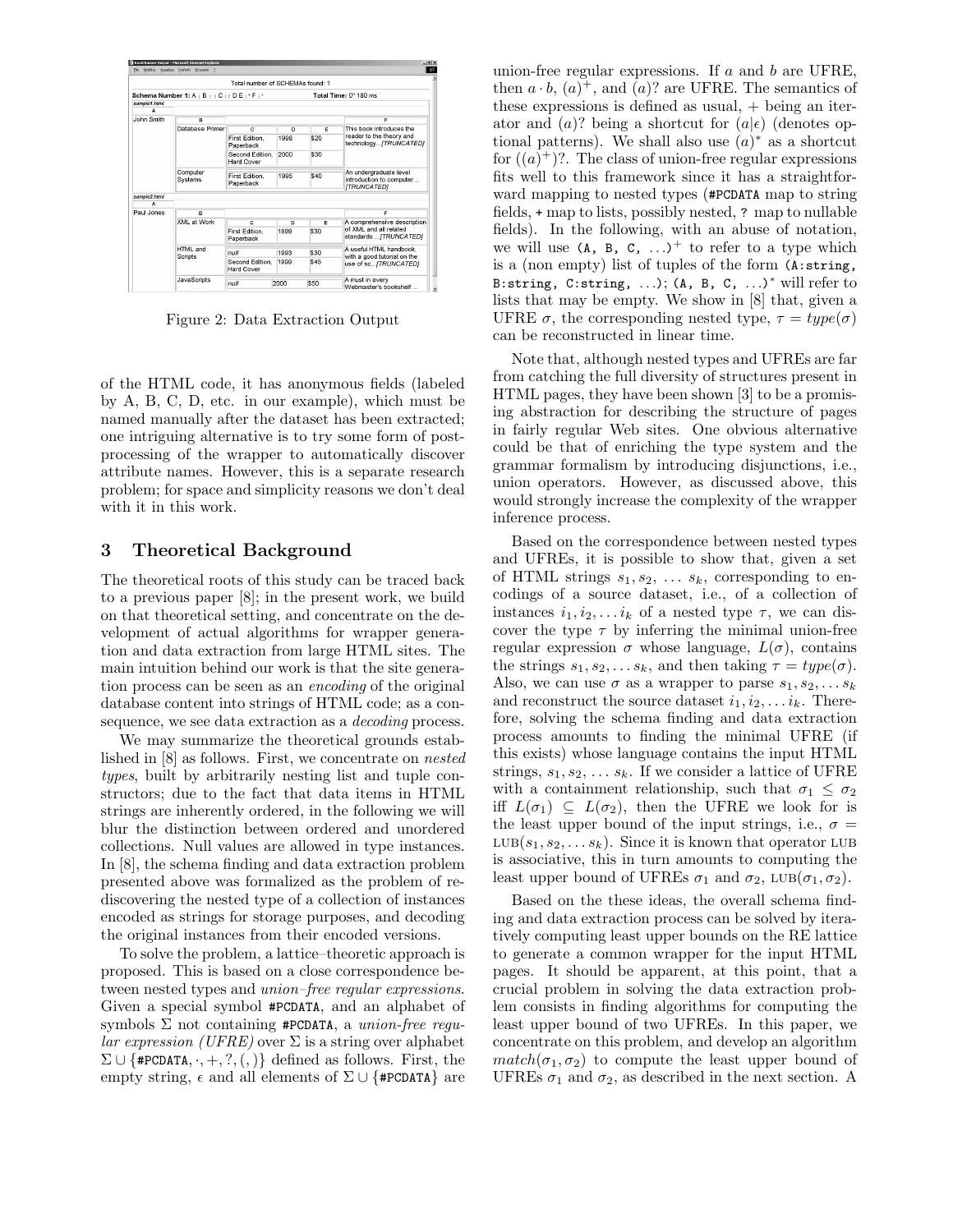number of experiments on real-life data-intensive Web sites show the effectiveness of the proposed approach, as discussed in Section 5.

# 4 The Matching Technique

This section is devoted to the presentation of algorithm match. It is based on a matching technique called ACME, for Align, Collapse under Mismatch, and Extract, which we describe in the following.

To avoid errors and missing tags in the sources, we assume that the HTML code complies to the XHTML specification, a restrictive variant of HTML in which tags are required to be properly closed and nested (there is no significant loss of generality in this hypothesis, since several tools are available to turn an HTML page into an XHTML one). We also assume that sources have been pre-processed by a lexical analyzer to transform them into lists of tokens; each token is either an HTML tag or a string value (see Figure 3, in which the two HTML samples have been transformed into lists of 20 and 27 tokens, respectively).

The matching algorithm works on two objects at a time:  $(i)$  a list of tokens, called the *sample*, and  $(ii)$  a wrapper, i.e., one union-free regular expression. Given two HTML pages (called page 1 and page 2), to start we take one of the two, for example page 1, as an initial version of the wrapper; then, the wrapper is progressively refined trying to find a common regular expression for the two pages. This is done by solving mismatches between the wrapper and the sample.

The matching algorithm consists in parsing the sample using the wrapper. A mismatch happens when some token in the sample does not comply to the grammar specified by the wrapper. Mismatches are very important, since they help to discover essential information about the wrapper. Whenever one mismatch is found, we try to solve the mismatch by generalizing the wrapper. The algorithm succeeds if a common wrapper can be generated by solving all mismatches encountered during the parsing.

# 4.1 Mismatches

There are essentially two kinds of mismatches that can be generated during the parsing:  $(a)$  String mismatches, i.e., mismatches that happen when different strings occur in corresponding positions of the wrapper and sample. (b) Tag mismatches, i.e., mismatches between different tags on the wrapper and the sample, or between one tag and one string. In the following paragraphs we discuss how mismatches can be solved, with the help of the simple example in Figure 3. At the end of this section we will generalize the technique and show how it can be applied to more complex examples that are closer to real sites.

String Mismatches: Discovering Fields It can be seen that, if the two pages belong to the same class, string mismatches may be due only to different values of a database field. Therefore, these mismatches are used to discover fields (i.e., #PCDATA). Figure 3 shows several examples of string mismatches during the first steps of the parsing. Consider, for example, strings 'John Smith' and 'Paul Jones' at token 4. To solve this string mismatch, we simply need to generalize the wrapper to mark the newly discovered field: in this case, the wrapper, which initially equals page 1, is generalized by replacing string 'John Smith' by #PCDATA. The same happens a few steps after for 'Database Primer' and 'XML at Work'.

It is worth noting that constant strings in the two pages, like 'Books of:' at token 2, do not originate fields in the wrapper. These are rather considered as additional information added by the generating script as part of the HTML layout.

Tag Mismatches: Discovering Optionals Tag mismatches are used to discover iterators and optionals. In the presence of such mismatches, our strategy consists in looking for repeated patterns (i.e., patterns under an iterator) as a first step, and then, if this attempt fails, in trying to identify an optional pattern. Let us first discuss how to look for optionals based on tag mismatches (iterators are discussed in the next section). Consider Figure 3. The first tag mismatch occurs at token 6, due to the presence of an image in the sample and not in the wrapper. This image should therefore be considered as optional. To solve the mismatch, suppose first a search for a possible iterator has been done using the techniques that will be described in the next paragraph, and that this search has failed. We may therefore assume that the tag mismatch is due to the presence of optionals. This means that, either on the wrapper or on the sample we have a piece of HTML code that is not present on the other side, and that, by skipping this piece of code, we should be able to resume the parsing. This is done in two main steps: 1. Optional Pattern Location by Cross–Search With respect to the running example, given the mismatching tags at token  $6 - \langle UL \rangle$  and  $\langle IMG... \rangle$  – we know that: (a) assuming the optional pattern is located on the wrapper, after skipping it we should be able to proceed by matching the image on the sample with some successive  $\langle M\mathcal{G} \dots \rangle$  tag on the wrapper; (b) on the contrary, assuming the pattern is located on the sample, we should proceed by matching token 6 on the wrapper with the first occurrence of tag <UL> on the sample. A simple cross-search of the mismatching tags allows to conclude that the optional pattern is located on the sample (the wrapper does not contain any images from which to resume the parsing).

2. Wrapper Generalization Once the optional pattern has been identified, we may generalize the wrapper accordingly and then resume the parsing. In this case, the wrapper is generalized by introducing one pattern of the form  $($  <IMG src=.../>  $)$ ?, and the parsing is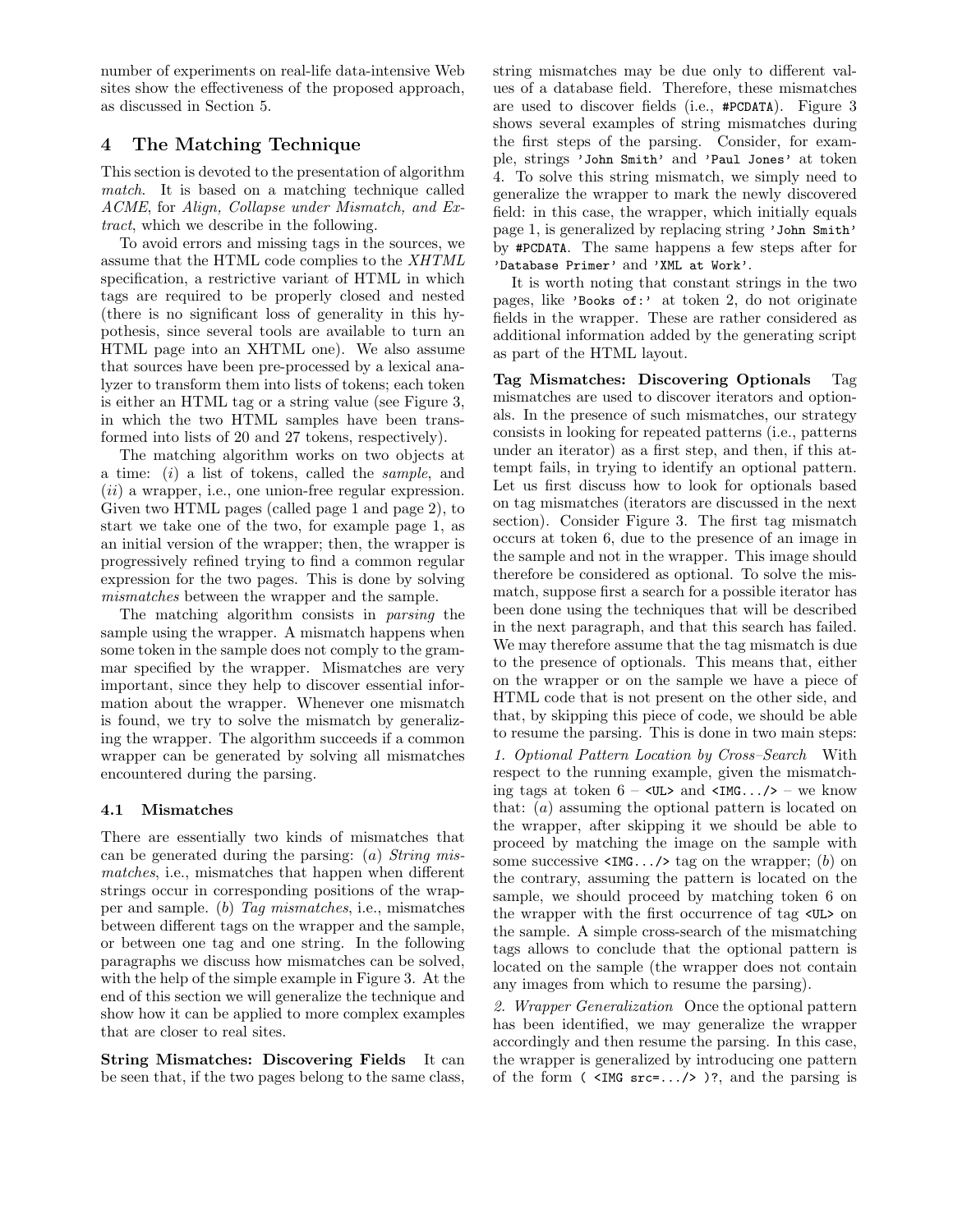

Figure 3: One Simple Matching

resumed by comparing tokens 6 and 7 respectively.

Tag Mismatches: Discovering Iterators Let us now concentrate on the task of discovering iterators. Consider again Figure 3; it can be seen that the two HTML sources contain, for each author, one list of book titles. During the parsing, a tag mismatch between tokens 19 and 20 is encountered; it is easy to see that the mismatch comes from different cardinalities in the book lists (two books on the wrapper, three books on the sample), i.e., of the repeated pattern <LI><I>Title:</I>\*PCDATA</LI>. To solve the mismatch, we need to identify these repeated patterns that we call squares, and generalize the wrapper accordingly; then, the parsing can be resumed. The mismatch solving algorithm in this case goes through three main steps:

1. Square Location by Terminal–Tag Search After a tag mismatch, a key hint we have about the square is that, since we are under an iterator (+), both the wrapper and the sample contain at least one occurrence of the square. Let us call  $o_w$  and  $o_s$  the number of occurrences of the square in the wrapper and in the sample, respectively (2 and 3 in our example). If we assume that occurrences match each other, we may conclude that before encountering the mismatch the first  $min(o_w, o_s)$  square occurrences have been matched (2) in our example).

As a consequence, we can identify the last token of

the square by looking at the token immediately before the mismatch position. This last token is called terminal tag (in the running example, this corresponds to tag </LI>). Also, since the mismatch corresponds to the end of the list on one sample and the beginning of a new occurrence of the square on the other one, we also have a clue about how the square starts, i.e, about its initial tag; however, we don't know exactly where the list with the higher cardinality is located, i.e., if in the wrapper or in the sample; this means that we don't know which one of the mismatching tokens corresponds to the initial tag  $\langle \langle \text{UL} \rangle$  or  $\langle \text{LL} \rangle$ . We therefore need to explore two possibilities:  $(i)$  candidate square of the form  $\langle \text{UL} \rangle$ ... $\langle \text{LL} \rangle$  on the wrapper, which is not a real square; or  $(ii)$  candidate square of the form <LI>...</LI> on the sample. We check both possibilities by searching first the wrapper and then the sample for occurrences of the terminal tag  $\langle$ /LI>; in our example, the search fails on the wrapper; it succeeds on the sample. We may therefore infer that the sample contains one candidate occurrence of the square at tokens 20 to 25.

2. Square Matching To check whether this candidate occurrence really identifies a square, we try to match the candidate square occurrence (tokens 20–25) against some upward portion of the sample. This is done backwards, i.e., it starts by matching tokens 25 and 19, then moves to 24 and 18 and so on. The search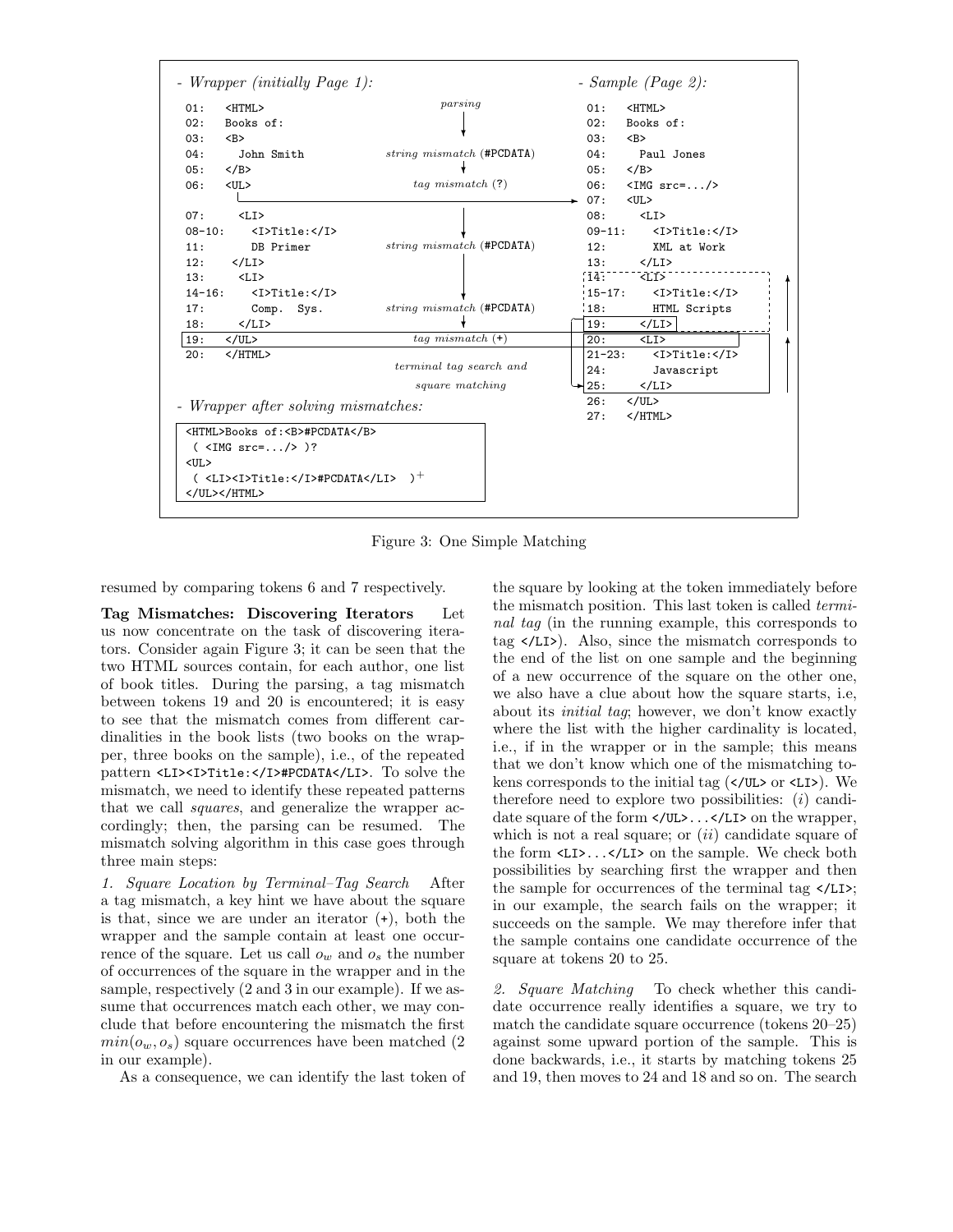succeeds if we manage to find a match for the whole square, as it happens in Figure 3.

3. Wrapper Generalization It is now possible to generalize the wrapper; if we denote the newly found square by s, we do that by searching the wrapper for contiguous repeated occurrences of s around the mismatch region, and by replacing them by  $(s)^+$ , as it is shown in Figure 3.

Once the mismatch has been solved, the parsing can be resumed. In the running example, after solving this last mismatch the parsing is completed. We can therefore conclude that the parsing has been successful and we have generated a common wrapper for the two input HTML pages.

Based on this example, it should be apparent why, in case of tag mismatches, we always look for iterators first. In fact, with respect to the mismatch between tokens 19 and 20, if we had first looked for an optional, we could have successfully produced a common wrapper in which each page contained two books, with a third optional book, and would have missed the list.

#### 4.2 More Complex Examples

In Figure 3, the algorithm succeeds after solving several string mismatches and two simple tag mismatches. In general, the number of mismatches to solve may be very high, and each may represent a more challenging case than the ones discussed so far. In this section we discuss some of these challenges. Since string mismatches are relatively straightforward to handle, we will concentrate exclusively on tag mismatches.

– Recursion: Note, to start, that the mismatch solving algorithm is inherently recursive, since, when trying to solve one mismatch, more mismatches can be generated and have to be solved. To see this, consider Figure 4. Here, we have reported a further variant of the pages about authors: the pages have a nested structure, with a list of books, and for each book a list of editions. We start matching the sample (page 2) against the wrapper, which initially equals page 1. The parsing stops at token 15, where a tag mismatch is found. When trying to solve the mismatch looking for a possible iterator, we do the following: (i) based on the possible terminal tag  $\left\langle \frac{\angle L}{\angle L} \right\rangle$  at token 14), we first locate one candidate square occurrence on the wrapper (tokens  $15-28$ ); then  $(ii)$  we try to match this candidate square against the upward portion of the wrapper. Remember that we match the square backwards, i.e., we start by comparing the two occurrences of the terminal tag (tokens 14 and 28), then move to tokens 13 and 27 and so on.

This comparison has been emphasized in Figure 4 by duplicating the wrapper portions that have to be matched. Since they are matched backwards, tokens are listed in reverse order. Differently from the previous example – in which the square had been matched by a simple alignment  $-$  it can be seen that, in this case, new mismatches are generated when trying to match the two fragments. These mismatches are called internal mismatches. The first internal mismatch in our example involves tokens 23 and 9: it depends on the nested structure of the page, and will lead us to discover the list of editions inside the list of books.

We may deal with these internal mismatches exactly in the same way as we do with external mismatches. This means that the matching algorithm needs to be recursive, since, when trying to solve some external mismatch, new internal mismatches may be raised, and each of these requires to start a new matching procedure, based on the same ideas we have discussed above, the only difference being that these recursive matchings don't work by comparing one wrapper and one sample, but rather two different portions of the same object.

With respect to the case in Figure 4, the external mismatch will trigger two internal mismatches. The first one, as discussed above, will lead to discover the list of book editions; the second one will lead to identify the optional pattern <I>Special!</I>. The final wrapper is also reported in the Figure.

– Backtracking: Another source of complexity in the algorithm comes from the need to choose between several alternatives which are not guaranteed to lead to a correct solution. When, going ahead in the parsing, these choices prove to be wrong, it is necessary to backtrack them and resume the parsing from the next alternative. To see why this happens, consider for example the discovery of iterators after a tag mismatch (the same ideas also hold for optionals). The first step to solve the mismatch requires to locate, on either the wrapper or the sample, one candidate square occurrence, and then try to match that internally. In this process, we are forced to choose among several alternatives: first we need to search for squares both on the wrapper and on the sample. Second, when we try to locate the square by a search of the terminal tag, we need to consider different occurrences of the terminal tag, which identify different candidate squares.

#### 4.3 Matching as an AND-OR Tree

Based on the ideas discussed above, we can now give a more precise description of algorithm match. The algorithm works on one wrapper,  $w$ , and one sample,  $s$ , and tries to generalize the wrapper by matching it with the sample; this is done by parsing the sample using the wrapper, and by trying to solve all mismatches that are encountered during the parsing.

Finding one solution to  $match(w, s)$  corresponds to finding one visit for the AND-OR tree [19] shown in Figure 5. In fact: (i) the solution to  $match(w, s)$  corresponds to the solution of all external mismatches encountered during the parsing (AND node); solving each of these mismatches corresponds in turn to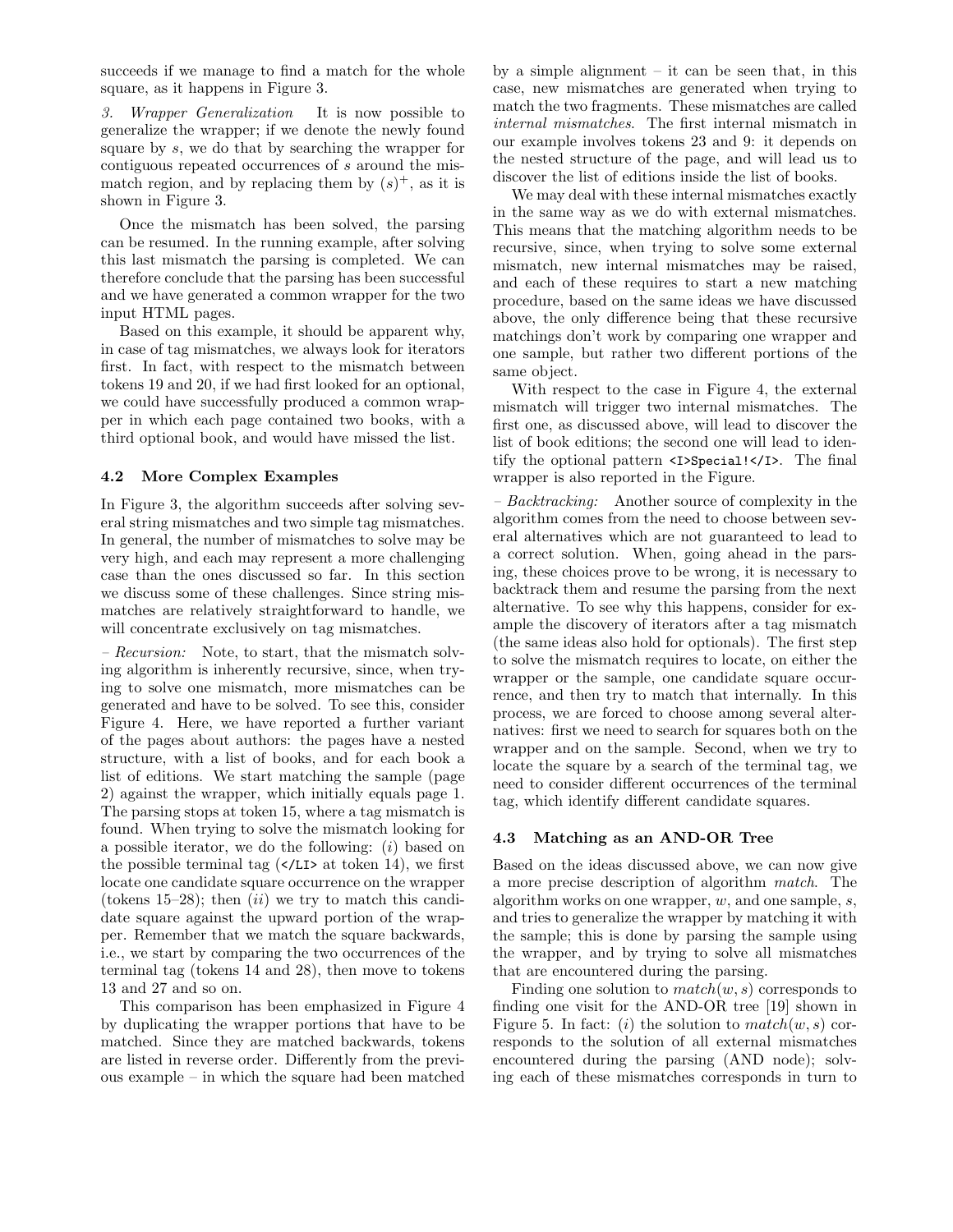

Figure 4: A More Complex Matching

finding one visit of an AND-OR subtree; in fact,  $(ii)$ the mismatch may be solved either by introducing one field, or one iterator, or one optional  $(OR node)$ ;  $(iii)$ the search may be done either on the wrapper or on the sample  $(OR)$ ;  $(iv)$  for both iterators and optionals there are various alternative candidates to evaluate  $(OR); (v)$  in order to discover iterators it may be necessary to recursively solve several internal mismatches (AND), each of which corresponding to a new AND-OR subtree. Given a wrapper  $w$  and one sample  $s$ , if we manage to solve the AND-OR tree, we return the generalized wrapper  $w' = match(w, s)$  as output; otherwise the output is  $\epsilon$ .

#### 4.4 Lowering the Complexity

A formal argument (which we omit here for space reasons) shows that algorithm  $match(w, s)$  has exponential time complexity with respect to the input lengths; intuitively, this depends on the fact that the AND-OR tree of a matching has in the worst case exponential size due to the need to explore different alternatives for each mismatch.

A primary goal of our implementation has been that

of limiting the complexity of the match; to do this, we had to introduce several pruning techniques, in order to skip subtrees that most likely don't correspond to meaningful solutions. Based on these techniques, we were able to achieve a good compromise between expressibility and complexity, as shown by the running times reported in our experimental results (see Figure 6 in Section 5).

1. Bounds on the fan–out of OR nodes We put a constant bound  $k$  on the fan-out of OR nodes, i.e., on the maximum number of candidate square and optional occurrences to evaluate. This is largely justified by our experiences with real sites, which tell that both in cases of squares and optional, the right candidate is always very close to the mismatch point (in our implementation  $k = 4$ , although the system very seldom needs to evaluate more than one candidate occurrence). We therefore sort the children of each OR node based on the length of the candidate patterns, keep only the shortest  $k$  and discard the others.

2. Limited backtracking for external mismatches To reduce the amount of memory used to store the tree, we discard some portions of the tree for which a visit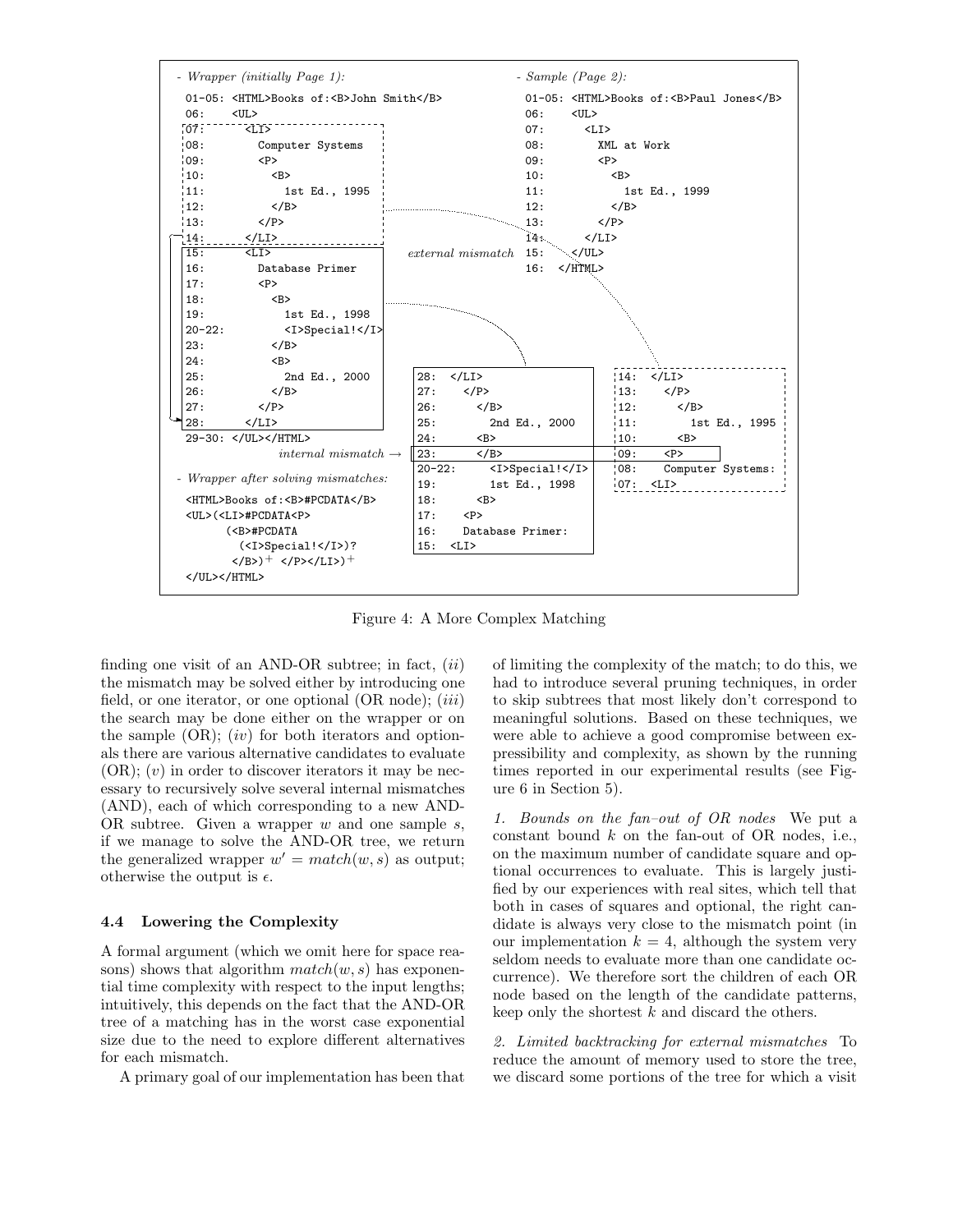

Figure 5: AND-OR Tree of the Wrapper Generation Problem

has been found. These subtrees correspond to external mismatches that lead to discover an iterator: in essence, since it is very unlikely that external mismatches lead to find out false iterators, we consider each of these discoveries as a fixpoint in the matching that will not be backtracked.

3. Delimiters Finally, in order to find a reasonable compromise between expressiveness and complexity of the matching process, we have decided to impose some constraints on the position of optional patterns in our wrappers; as a consequence, we further prune the tree based on the respective position of iterators and optionals in the wrapper: we discard all visiting strategies corresponding to wrappers in which a pattern (iterator or optional) is delimited on either side by an optional pattern (like, for example in  $((\langle HR \rangle)^2 \langle L I \rangle + PCDATA \langle L I \rangle)^+$ , where the left delimiter of the pattern under + is (<HR>)?, or like in  $(**BR**)$ ? $(**HR**)$ ?).

Although these choices slightly reduce the expressiveness of the formalism, they have the advantage of preventing, in practical cases, the generation of exponential searches, as it is confirmed by the low computing times and memory requirements exhibited by the system in our experiments, as discussed in the following section.

# 5 Experimental Results

Based on algorithm  $match(w, s)$  described above, we have developed a prototype of the wrapper generation system and used it to run a number of experiments on real HTML sites. The system has been completely written in Java. In order to clean HTML sources, fix errors and make the code compliant with XHTML, and also to build DOM trees, it uses  $JTidy$ , a Java port of HTML Tidy (http://www.w3.org/People/Raggett/ tidy/), a library for HTML cleaning. The prototype has been used to conduct experiments on several sites. All experiments have been conducted on a machine equipped with an Intel Pentium III processor working

at 450MHz, with 128 MBytes of RAM, running Linux (kernel 2.2) and Sun Java Development Kit 1.3.

When it is run on a collection of HTML pages, it tries to iteratively apply algorithm match to generate a common wrapper for the pages. The algorithm is initialized by taking any of the pages as an initial wrapper. Then, at each successive step, it tries to match the wrapper generated at step before with a new sample. Since we are not in general guaranteed that the pages can all be described using a single wrapper, the algorithm may produce more than one wrapper. For each wrapper, we also want to store the set of matching samples, i.e., the list of pages from which the wrapper was generated. In this way, the algorithm will generate a collection of wrappers, and cluster the input HTML pages with respect to the matching wrapper.

We report in Figure 6 a list of results relative to several well known data-intensive Web sites. In each site, we have selected a number of classes of fairly regular pages; for each class we have downloaded a number of samples (usually between 10 and 20). Figure 6 actually contains two tables; while Table A refers to experiments we have conducted independently, in Table B we compare for 5 page classes our results with those of other data extraction systems for which experimental results are available in the literature, namely Wien [13, 12] and Stalker [14], two wrapper generation systems based on a machine learning approach.

Table A in Figure 6 contains the following elements: (i) class: a short description of each class, and the number of samples considered for that class; *(ii)* results: results obtained from the matching, i.e., number of wrappers  $(\#w)$  created by the system, number of samples matching each wrapper  $(\#s)$ , outcome of the data extraction process  $(extr)$  – i.e., whether it was possible to actually extract a dataset from the pages or not – and overall computing time needed to examine the samples (the total time needed to compute matchings between samples in a given class; it does not include all times related to preprocessing the sources – i.e., calls to JTidy and tokenization, neither the time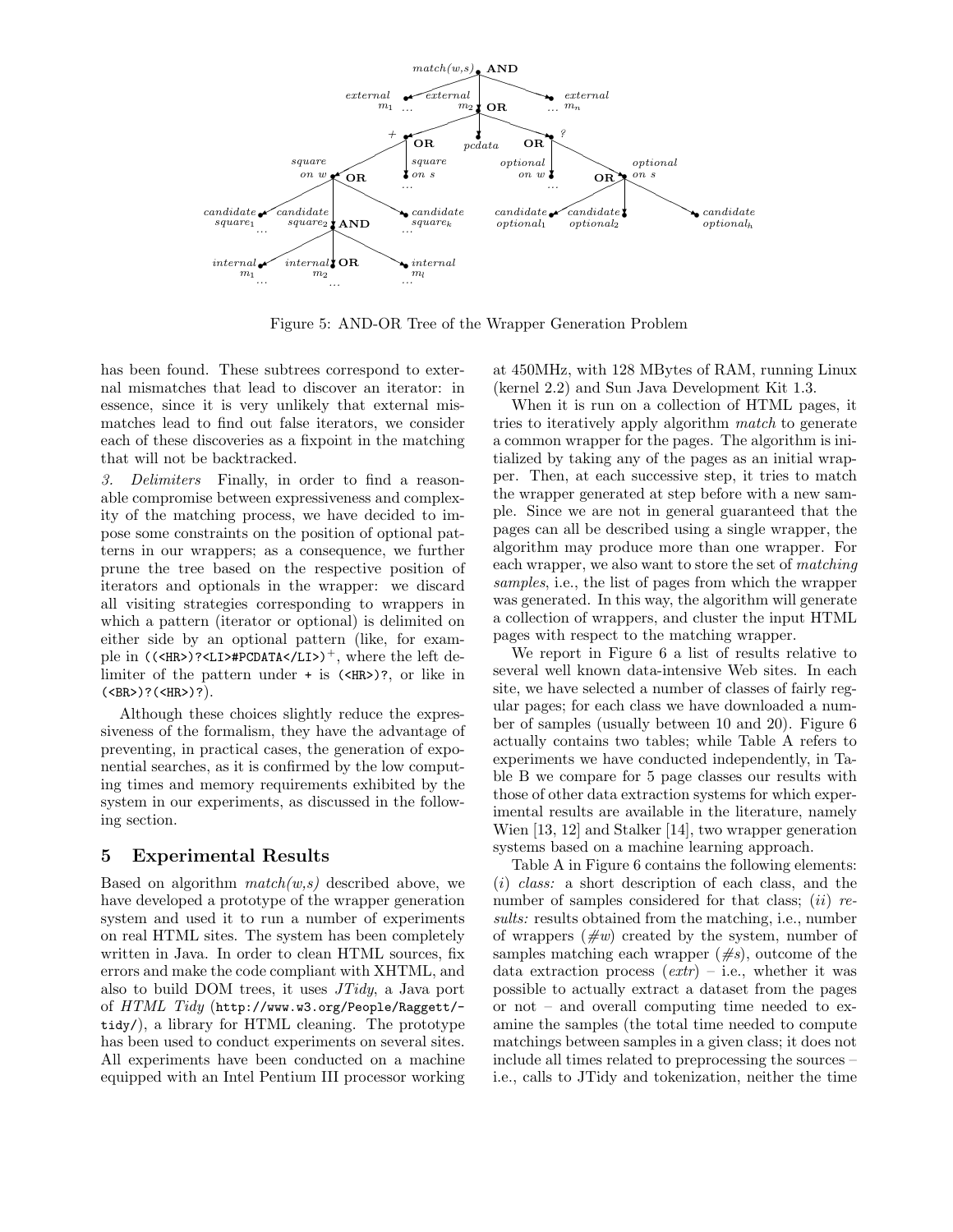| anıe |  |
|------|--|
|------|--|

|    |                                  |                              |    | results        |       | schema     |          |                |                |                |                |
|----|----------------------------------|------------------------------|----|----------------|-------|------------|----------|----------------|----------------|----------------|----------------|
| n. | site                             | description                  |    | $\#\mathbf{w}$ | $\#s$ | $ext{r}$ . | time     | nest           | $_{\rm{pcd}}$  | opt            | lists          |
|    | amazon.com                       | cars by brand                |    |                | 21    | ves        | 0''266ms |                | 8              | O              |                |
| 2  | amazon.com                       | music bests ellers by style  |    |                | 20    | no.        |          |                |                | -              |                |
| 3  | buy.com                          | product subcategories        |    |                | 20    | ves        | 1"107ms  | $\overline{2}$ | 16             | $\Omega$       | 4              |
| 4  | buy.com                          | product information          |    |                | 10    | ves        | 0"735ms  |                | 14             | 3              | $\overline{2}$ |
| 5  | rpmfind.net                      | packages by name             | 30 |                | 10    | ves        | 4"827ms  | 3              | 5.             | $\overline{2}$ | 3              |
| 6  | rpmfind.net                      | packages by distribution     |    | л.             | 20    | ves        | 1"963ms  | $\overline{2}$ | 8              |                | 3              |
|    | rpmfind.net                      | single package               | 18 | $\overline{2}$ | 10    | ves        | 0"299ms  |                | 26             | 3              | 5              |
|    |                                  |                              |    |                | 8     | ves        | 0''167ms |                | 25             | 3              | 3              |
| 8  | package directory<br>rpmfind.net |                              | 20 | -              | 20    | no.        |          | ۰              |                | -              | ۰              |
| 9  | uefa.com                         | clubs by country             | 20 |                | 20    | ves        | 0"434ms  |                | Ð.             | $\overline{2}$ |                |
| 10 | uefa.com                         | players in the national team | 20 |                | 20    | ves        | 0''260ms | $\overline{2}$ | $\overline{2}$ |                | $\overline{2}$ |

#### Table B

| site |                          |        |          | schema        |              |     |                   | comparative results |                        |                        |              |          |  |
|------|--------------------------|--------|----------|---------------|--------------|-----|-------------------|---------------------|------------------------|------------------------|--------------|----------|--|
| n.   | name (URL)               | $\#$ s | pcd      | $_{\rm nest}$ | opt          | ord | <b>ROADRUNNER</b> |                     | Wien                   |                        | Stalker      |          |  |
|      | Okra (discontinued)      | 20     |          |               | $\mathbf{n}$ | no  |                   | 0'0''700ms          |                        | 5'2''                  |              | 19'4"    |  |
| 12   | BigBook (bigbook.com)    | 20     | ь        |               | $n_{\Omega}$ | no  |                   | 0'0''781ms          |                        | $\overline{1h23}$ '50" |              | 7'4''    |  |
| 13   | La Weekly (laweekly.com) | 28     |          |               | ves          | no  |                   | 0'0''391ms          | $\mathbf{n}$           |                        |              | 1h08'    |  |
| 14   | Address Finder (iaf.net) | 10     |          |               | ves          | ves | $n_{\Omega}$      |                     | $\mathbf{n}\mathbf{o}$ |                        |              | 3h22'1'' |  |
| 15   | Pharmweb (pharmweb.net)  | 10     | $\Omega$ |               | ves          | no  |                   | 0'0''350ms          | no                     |                        | $\mathbf{n}$ |          |  |

#### Figure 6: Experimental Results

needed for data extraction); *(iii)* schema: some elements about the structure of the dataset, namely: level of nesting (nest), number of attributes (pcd), number of optionals (opt) and number of lists.

As it can be seen from the table, for a large majority of pages the system was able to generate a wrapper and use that to extract a dataset from the HTML sources. This process was completely automatic and required no human intervention. Computing times are generally in the order of a few seconds; our experience also shows that the matching usually converges after examining a small number of samples (i.e., after the first few matchings – usually less than 5 – the wrapper remains unchanged). As it can be seen from the table, in some cases the system was unable to extract any data from the pages. There are two main sources for these behaviors, namely:  $(i)$  limited expressive power of union–free regular grammars;  $(ii)$  restrictions imposed in our implementation on the matching algorithm. These are discussed in the following.

Expressive Power In some of the cases UFREs are not sufficiently expressive to wrap the pages. This may happen either because the samples in a class form a non-regular language, or because they form a regular language which requires the use of unions to be described.

The first case – non-regular languages – is quite infrequent. The only case we have encountered in our experiments are package directories on rpmfind.net: these pages describe the folders in which a software package is organized; the nesting of folders is represented on the screen by progressive indentations of the folder names; as a consequence, tags in the corresponding pieces of HTML code form a language of nested balanced parenthesis, which is a well known context-free language and cannot be described using a

regular grammar; therefore, our system fails in finding a common wrapper for the pages.

The second case – regular languages that require unions – is more frequent. One example of this kind are music bestsellers on amazon.com: these pages contain a list of items, some of which have customer reviews, some others don't; the HTML code in the two cases is different. As a consequence, our system is unable to discover repeated patterns in the list, and the wrapper generator fails (being unable to factorize the list, the system returns a number of wrappers in the order of the number of samples examined).

Implementation Choices Some other classes have been partitioned due to our choices in implementing the system. As discussed above, we disallow adjacencies between iterators and optionals. In some cases, these would be needed in order to generate a single wrapper for the pages. This happens, for example, for pages about single packages on rpmfind.net: the description of these pages requires a UFRE with an iterator adjacent to an optional pattern.

#### 5.1 Comparison with other works

To compare our results with those of Wien and Stalker, Table B in Figure 6 reports a number of elements with respect to 5 page classes for which experimental results were known in the literature [12, 14]; the original test samples for classes 11 to 15 have been downloaded from RISE (http://www.isi.edu/~ muslea/RISE), a repository of information sources from data extraction projects. Table B contains the following elements:  $(i)$  *site* from which the pages were taken, and number of samples;  $(ii)$  description of the target schema, i.e., number of attributes (pcd), level of nesting (nest), whether the pages contain optional